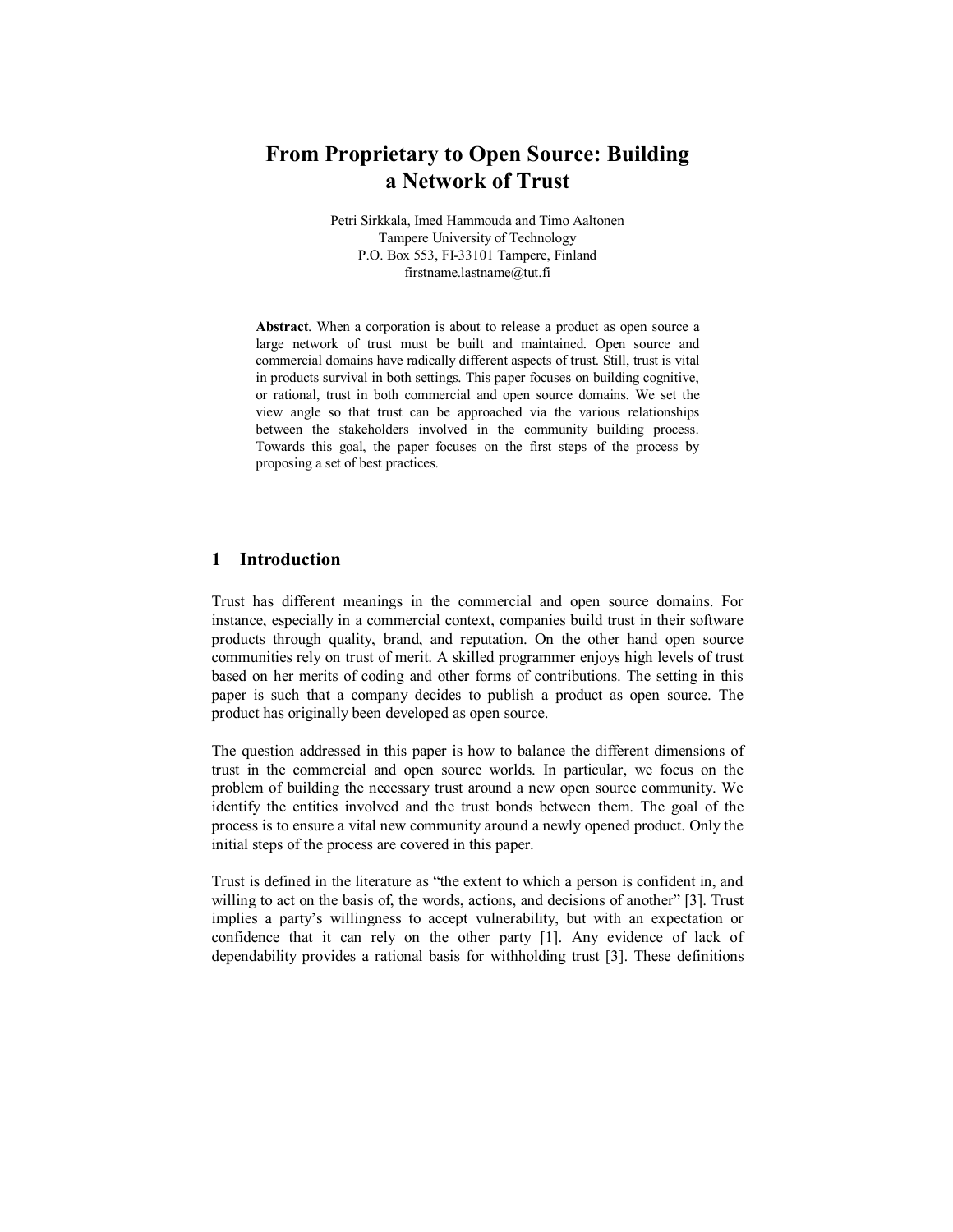lead to our view angle of trust. This paper uses dependability of different dimensions to explain and build a network of trust.

# **2 From Dependability to Trust**

When a corporation publishes a new product as open source, the product needs a community to survive. It is very important to build a network of trust between the entities involved in the community. Figure 1 illustrates the general setting when releasing a new product or platform as open source. The model has been developed based on our first experiences and results of an industrial case study taken from a Finnish context. The solid elements represent existing relationships and the dashed elements represent new links that should be built during the release process (these will be explained in detail in Section 3).



**Figure 1.** Dependability graph of a product to be open sourced

In Figure 1 the entities in boxes represent the stakeholders in the graph of dependability. The arrows between entities represent different dimensions of dependability. The Publishing entity is a *part of* the publishing corporation, for example a project team. The publishing entity depends on the *success* of the platform or product being published. It also depends on the *decisions* taken by the corporation's legal department. Enthusiastic industrial partners, which are keen to see the product *succeed*, depend on *business* relationships with the releasing corporation. Conservative industrial partners, on the other hand, would prefer to keep the current *business* operations as usual and therefore would rather see the new product and its open source community *not to succeed*.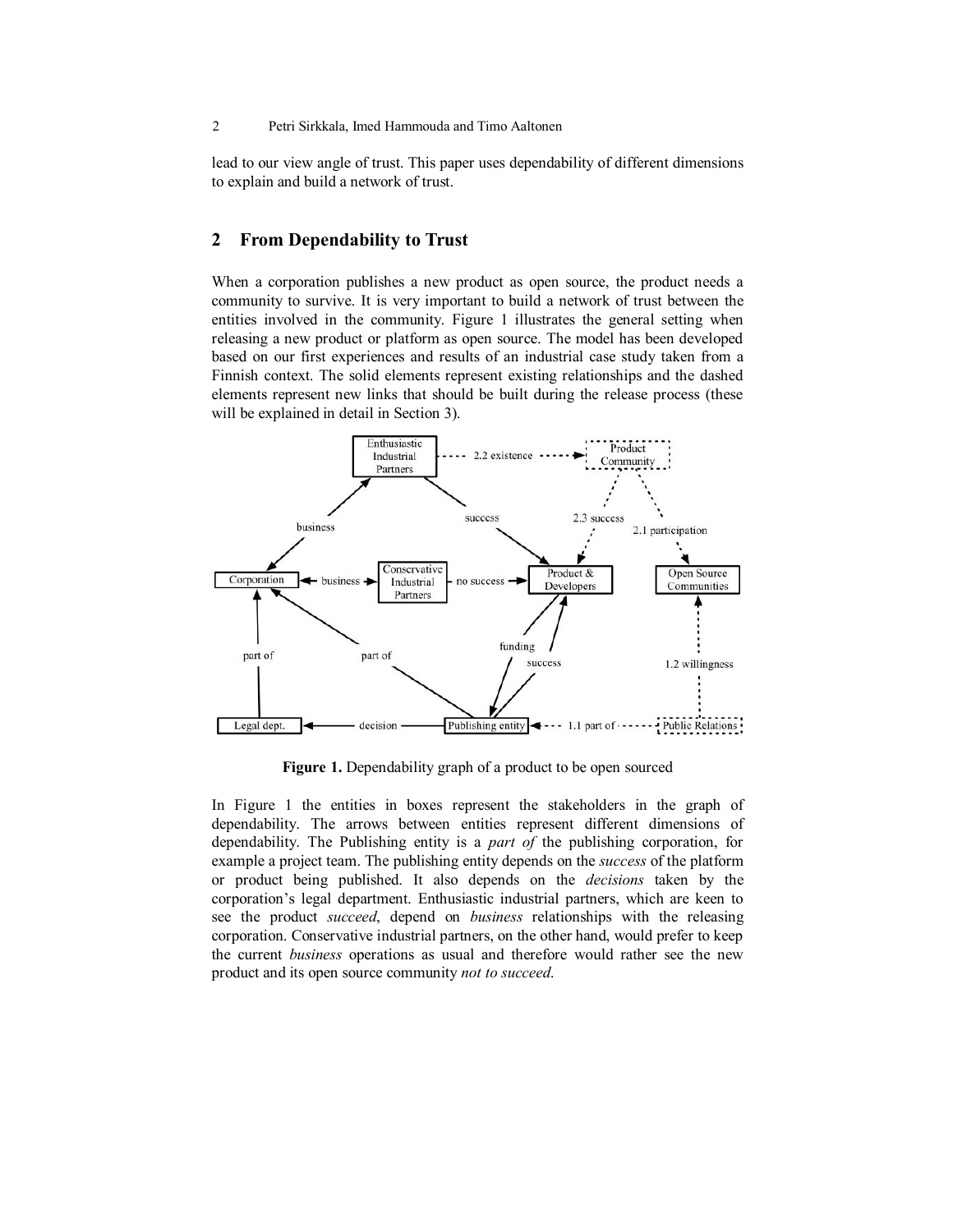#### **2.1 Dimensions of Dependability**

Given the context described in Figure 1, one can identify the different ways two entities may depend on each other. While building trust the dimension of the dependability must be taken into account. The specific aspects or the issues of the dimension depend also on the entities involved in the relationship. The dimension of *business* could contain partnership, subcontracting acquisition or licensing each others technology. Dependability on *decision* with the legal department might be about issues of licensing, legal code checking, and about the availability of trademarks and names. The *success* dimension is roughly defined by money, popularity and quality aspects. The *no success* can generally be viewed as failure on any aspect of success. *Funding* is considered to be a dependability dimension where one party depends on the resources of the other. Being *part of* another, or contained, implies that one party is organizationally part of another. *Participation* can have the aspects of development, support and promotion. *Willingness* has the factors of being motivated by the other and perceiving the other in a positive way. *Existence* dimension can have the aspects of vitality, consciousness, skills and being organized.

#### **2.2 Suffer and Joy**

A dependability dimension is typically associated with a situation of satisfaction or dissatisfaction. In this paper we measure the satisfaction by *joy* and dissatisfaction by *suffer*. In the dependability graph any dependent reacts to the others' state, resulting in joy or suffer. Take for instance the dashed dependability of success numbered 2.3. The product community has dependability on the success of the product: The level of community's joy depends on the success rate of the product. In the meantime the community then needs to trust the product to succeed. To build such trust the publishing entity needs to take relevant actions, which are described in more detail in Section 3.

## **3 Building Trust**

In the following we describe the steps required to build community's trust for a product released in the open source domain. The dependability dimensions we described earlier are to be taken into account. As a matter of fact, we focus on the dashed portion of Figure 1 (new relationships established). The first step, (*1.1*) in the figure, is to fill the public relations position. Such person needs to be in close cooperation with the product and developers team to ensure that the insight of the product is properly channeled to the community. Furthermore, the public relations person depends on the willingness of the open source communities (*1.2*). Therefore, she needs to motivate the community by making positive perception of the product and publishing entity. This requires transparency to make clear that the publishing entity has no hidden motives [2, p.164]. Any monetizing attempts need to be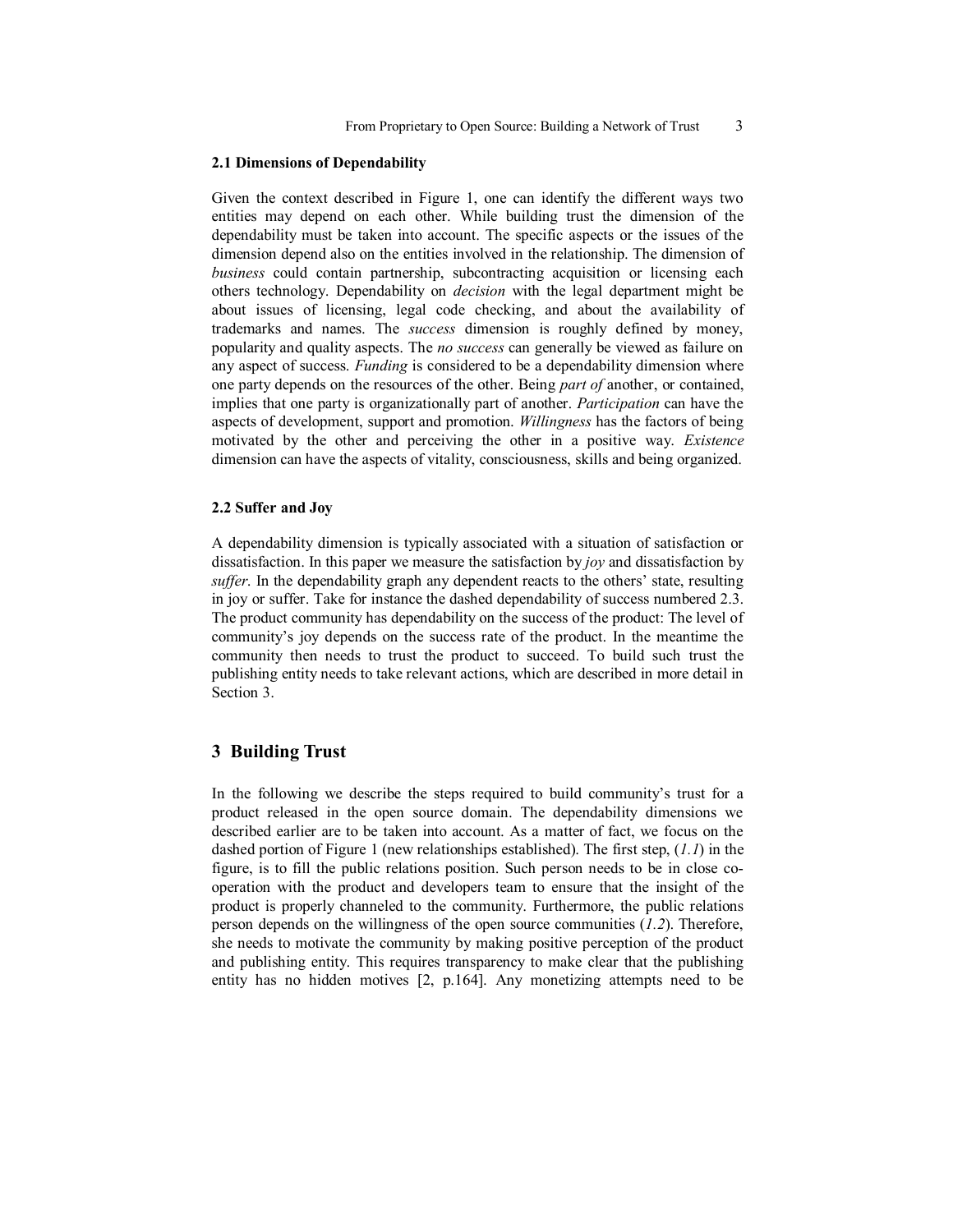#### 4 Petri Sirkkala, Imed Hammouda and Timo Aaltonen

carefully thought of in order to avoid bashing the community [2, p. 164]. The methods include sending positive tone messages to community members and being prompt in answering any queries. Furthermore, the public relations person should communicate the possible incentives to motivate contributors to join the community. The next step  $(2.1)$  is to have the open source community to join in and to actively participate in the product community. This yields to networking of developers which in turn strengthens the product community. This happens by migration of developers or by having developers that act as bridges between projects [4]. Participation can be endorsed by building a sufficient community infrastructure (e.g. for communication, bug reporting, downloads, etc.) and by defining clear processes to incubate projects and to promote developers to leading roles in the community. Existence in (*2.2*) can be strengthened by having a well defined role and form of participation in the community. Also the motives and the goals of the enthusiastic industrial partners should be well clear. Success of the product (*2.3*) can be endorsed by the corporation showing keen interest in the product and by allocating resources for community building. Other actions include organizing events, conferences, and competitions as well as writing publications and documentation around the product.

**Support for existing trust** is needed on solid areas of Figure 1. All dependencies need attention and work to hold. For example business relationships related to the released product needs to be maintained. Furthermore, conservative industrial partners should be encouraged to adapt for changes in the business and development modes of the product. Furthermore, existing bureaucracy (e.g. decisions taken by the legal department) and organization structures of the corporation should be adjusted not to conflict with the "release early, release often" principle of open source. Another important action is to maintain a stable funding channel for the core development of the product, at least during the first phases of the community building process.

### **3 Conclusions**

Trust is essential to the vitality of any open source community. Building and maintaining trust is a major challenge when releasing a proprietary software product as open source. The process involves a wide spectrum of stakeholders with different forces and complex relationships. As trust relates to the dependability between the various stakeholders, the various dimensions of dependability have to be taken into account when building community trust. This paper presented first steps towards building a model of dependability-trust in the context of opening proprietary software. The model has to be further strengthened and evaluated against a number of industrial case studies.